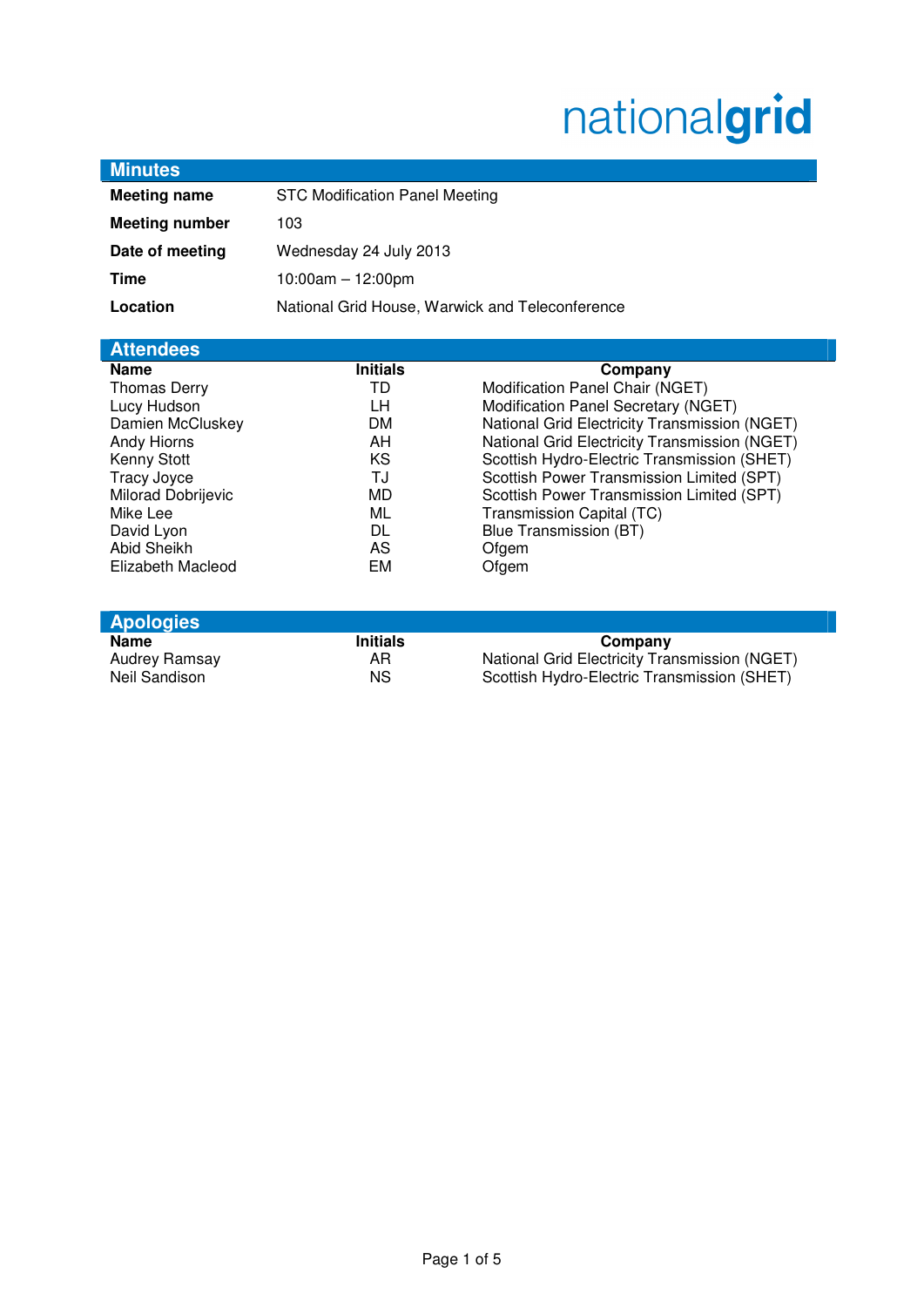## **1 Introductions/Apologies for Absence**

2893. Apologies were received from Neil Sandison (SHET) and Audrey Ramsay (NGET).

## **2 Approval of Minutes from the last meeting**

2894. The minutes from the last STC Modification Panel held on 26 June 2013 are to be updated with revised wording below. NGET to arrange publication of the minutes on the National Grid website.

## • **Minute 2867**

Should read '…the proposals, including the legal text, it would….'

# **Action: NGET (LH)**

# **3 Review of Actions**

2895. **Minute 2727:** LH informed the Panel that some of the other Codes hold photographs of their respective Panels on the NGET website. To ensure consistency, the STC Panel agreed that this was also sensible for the STC. LH arranged photos at face to face Panel meeting in April 2013 and Panel to ensure any outstanding photographs are sent electronically to LH by next STC Modification Panel on 28 August 2013.

### **Action: ALL**

2896. **Minute 2824:** MD confirmed that the Network Access Policies (NAP) has been submitted to Ofgem and Ofgem have issued them out to consultation. MD agreed to circulate the latest draft to the STC Modification Panel and will circulate the final version once it is received.

# **Action: SPT (MD)**

- 2897. **Minute 2889:** In respect of the ongoing discussions regarding Compliance with Section K on Operational Timescales, ML confirmed that a teleconference had taken place on 9 July 2013 and the Panel were asked to note that the following had been agreed:
	- 1. Shortfalls in Section K capability in operational timescales should be treated in the same way as other TO technical non conformances.
	- 2. The OCLR process in STCP04-4 should be the process to manage such shortfalls.
	- 3. If the OCLR process is subsequently found to be wanting, then any party may raise a modification through the normal industry processes.

The Panel agreed it would be useful to publish the papers produced as a result of these discussions on the National Grid website.

**Action: NG (LH)** 

**All other actions are either completed or were discussed under the relevant agenda items** 

**4 Modification Proposals** 

2898. There were no Modification Proposals.

**5 Evaluation Phase/Workgroup Updates** 

2899. There were no Evaluation Phase/Workgroup Updates.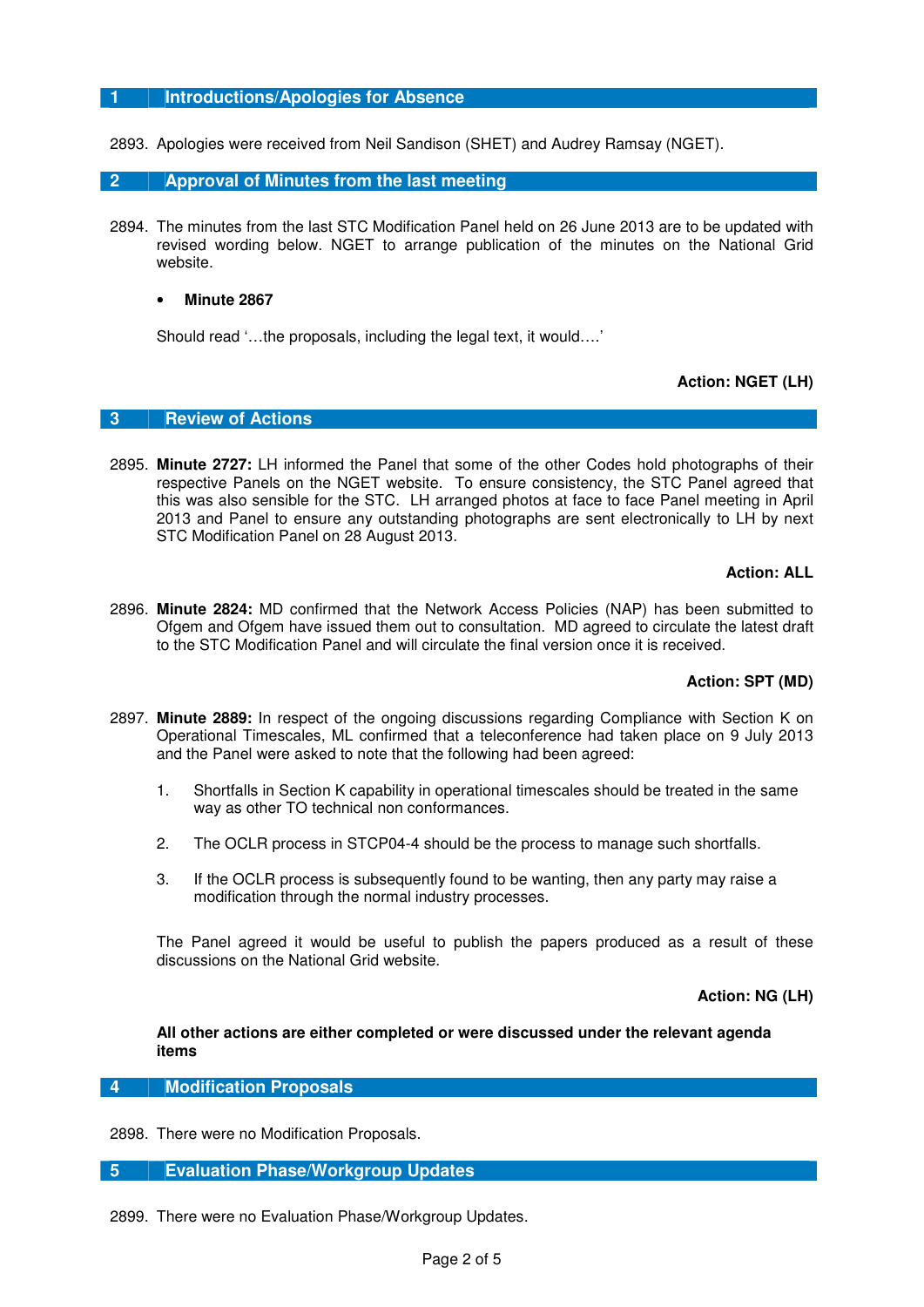# **6 Evaluation Phase Reports**

2900. There were no Evaluation Phase Reports.

## **7 Initial Modification Reports**

#### **CM050 – CM054 'Code Governance Review Phase 2'**

2901. DM advised that Initial Modification Reports for the five Code Governance Review changes had been submitted to the Panel for review. The Panel had no comments and agreed to provide impact assessments by 26 July 2013 in order that CM050 – CM054 could go out to Industry Consultation.

#### **Action: SPT/SHET/OFTOs (TJ/KS/ML/DL)**

2902. TD asked for the Panel's views on the Industry Consultation being 20 days. KS noted that as the modifications only affect the STC Modification Panel, 20 days should be sufficient. AH suggested that as the consultation was being issued over the holiday period and that there were 5 modifications for review, 30 days may be a more suitable consultation period. DM noted that extending the consultation period would mean an implementation date of early December 2013. The Panel agreed for the consultation period to be extended to 30 days.

# **8 Proposed Modification Reports**

2903. There were no Proposed Modification Reports.

## **9 Modification Reports**

2904. There were no Modification Reports.

#### **10 Pending Authority Decisions**

2905. There were no pending Authority Decisions.

#### **11 Authority Decisions**

2906. There were no Authority Decisions.

#### **12 STC Procedures**

**PA066 – STCP19-3 Clarification of Transmission System Boundary Point registration with Elexon** 

2907. DM confirmed that final approval of STCP19-3 was awaited from SP before it could be circulated for sign off. TJ agreed to review and confirm by 26 July 2013.

**Action: SP (TJ)** 

## **PA069 – STCP13-1 & 14-1 OFTO Tariff Charging**

2908. DM advised that the procedure is being revised following feedback received from the STC parties and is likely to be submitted to the August 2013 Modification Panel.

#### **PA070 – Update STCP04-6 to add IEC60870-5-101 Communication Protocol**

2909. TD confirmed that due to internal NGET personnel changes, the amendments to STCP04-6 and technical appendix F are likely to be submitted to the September 2013 Modification Panel.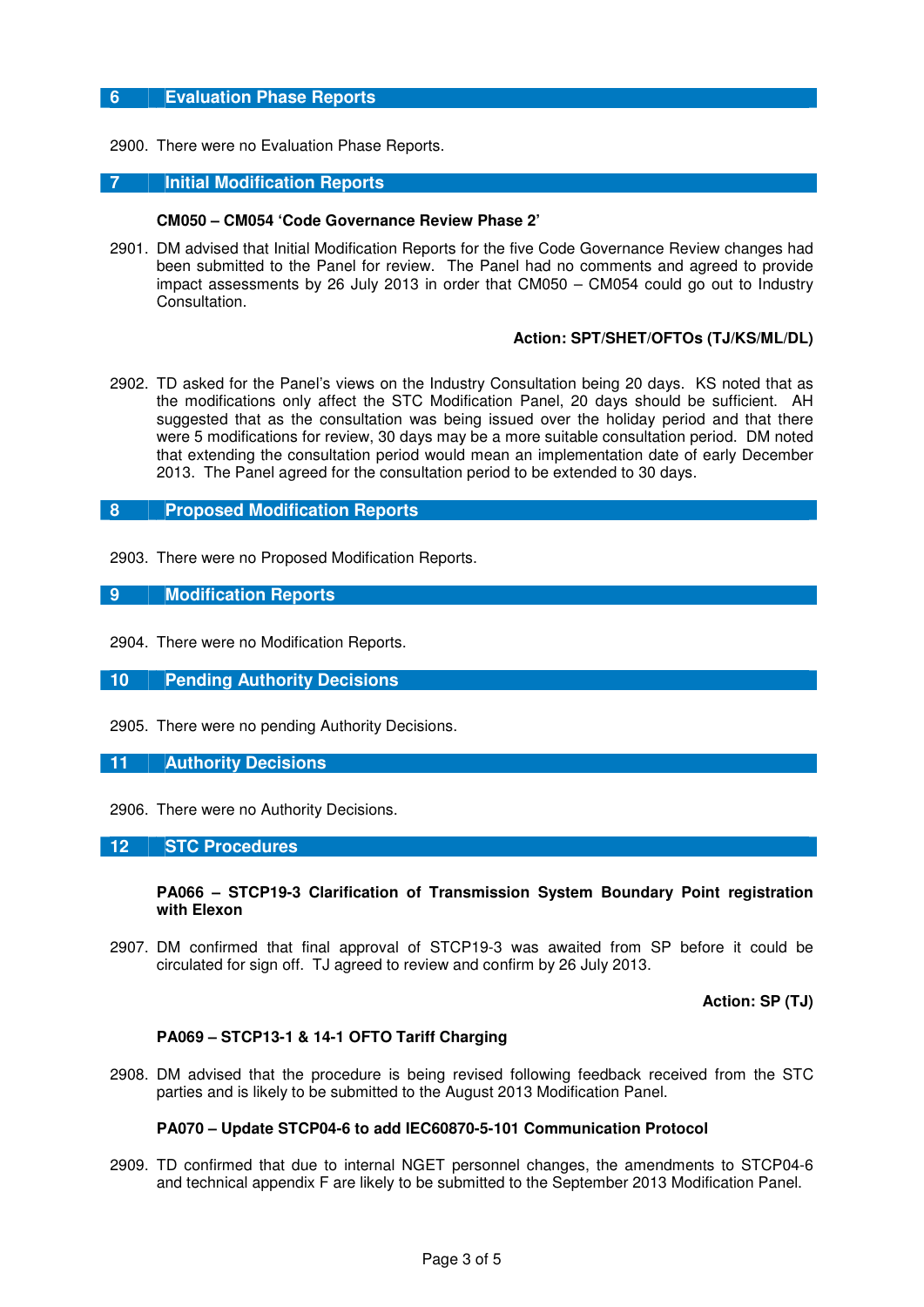# **13 Offshore Regime**

2910. AS confirmed that an Offshore update had been circulated to the Panel by LH on 24 July 2013.

## **14 European Developments**

- 2911. TD confirmed that the ENTSO-E and ACER updates regarding the latest European developments had been circulated to the Panel by LH.
- 2912. TD confirmed there were no TSO issues for discussion.
- 2913. TD advised that a paper had been submitted to the STC Modification Panel proposing the creation of a Joint Standing Group to be known as ECCAF (European Code Coordination Application Forum) which will discuss the coordination of application of European Network Codes across GB Codes. Comments are being sought on the proposal and a representative from the STC Modification Panel is being requested to sit on the group. The Panel were all in favour of the formation of the group and noted the following which TD will feed back to Paul Wakeley:
	- It may be useful for both an onshore and offshore TO to sit on the group
	- How much work may be involved in the role as a representative?
	- Representative(s) will need to have both good technical knowledge and commercial experience

## **Action: NGET (TD)**

## **15 Impact of Other Code Modifications**

2914. **Minute 2443:** NGET agreed to circulate the Final Modification Report for Grid Code modification 'Offshore BMU Configurations' to the STC Modification Panel, following its publication. This will allow STC consideration of the findings. DM confirmed that the Grid Code consultation is awaiting final approval to go out to Industry Consultation.

#### **Action: NGET (DM)**

2915. **Minute 2446:** ML informed STC Modification Panel members that a Continuous Voltage Control paper was circulated to the Grid Code Review Panel (GCRP) which was informative. NGET agreed to keep the Modification Panel updated on the progress of the issue. At the May 2013 STC Modification Panel meeting, DM confirmed that an update was provided to the May 2013 GCRP and that following this, consequential changes to the STC are to be considered.

#### **Action: NGET (DM)**

2916. KS noted that Martin Moran (NGET) is carrying out a piece of work on Statement of Works and although this is only in its early stages, may ultimately have an impact on the STC.

#### **16 Reports from Sub Committees**

- 2917. The latest ChUG meeting took place on 13 June, 2013, the minutes of which have been circulated to the Panel. The next meeting is due to take place in September 2013.
- 2918. AH explained that the structure of the JPC has been reviewed and split into North and South meetings with some sub groups put in place. A paper is due to be submitted to the next STC Modification Panel.